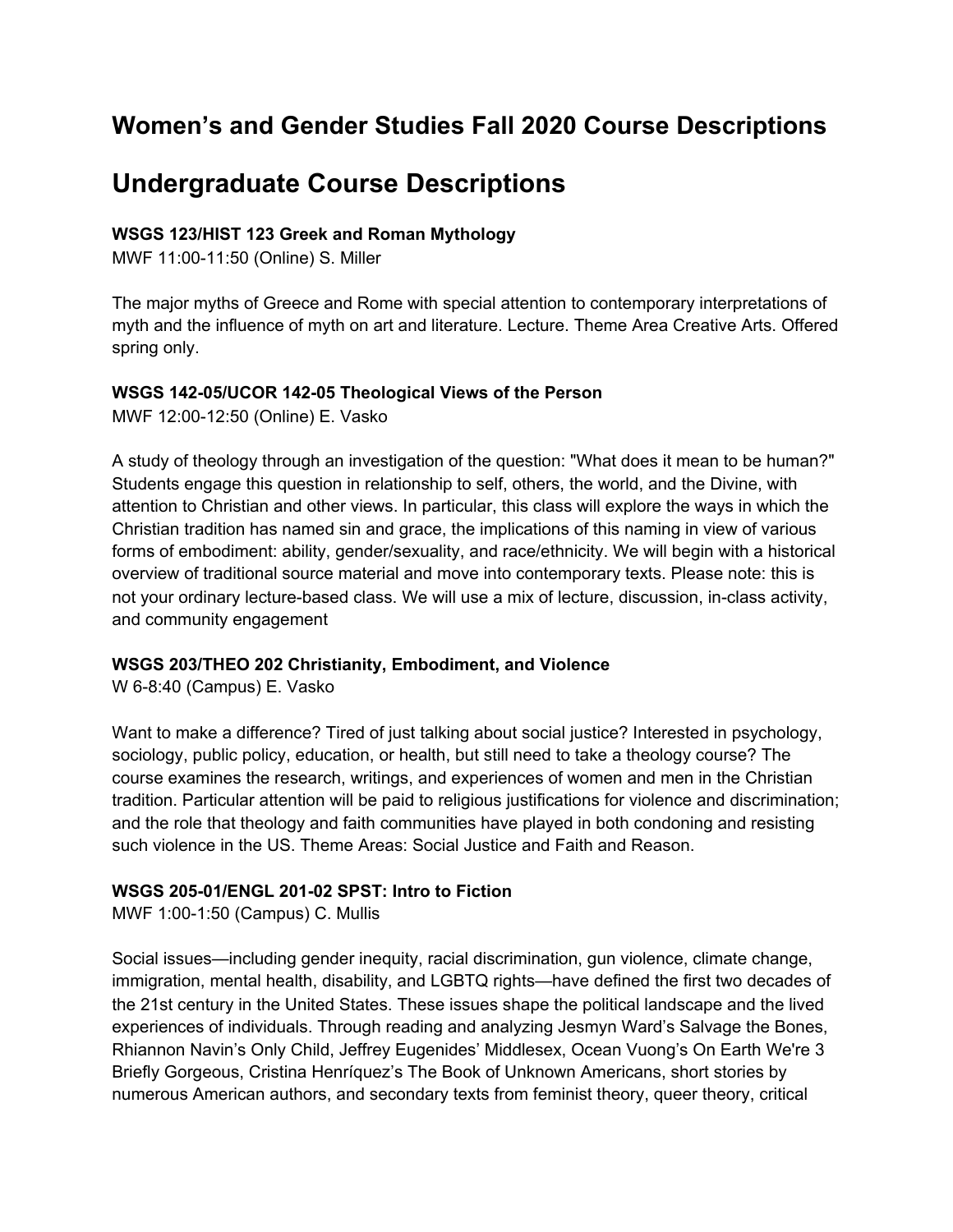race theory, border studies, disability studies, and environmental studies, this class will consider how contentious social issues affect the material realities of America's most vulnerable inhabitants, and how literary representations can effect social change. Fulfills WSGS major/minor requirement

#### **WSGS 205-02/ENGL 204 SPST: Women and the Bible**

MWF 2:00-2:50 (Campus) R. Gasson

The Bible as Literature: This is a special topics course designed around culturally recognizable Old Testament (Abrahamic) bible stories and how they function as literature. We will read and study the bible as a "living text," because it can still be actively read, interpreted, and reconstructed through a modern lens—giving a renewed importance to how biblical parables function in our lives and in society. Specifically, we will learn, discuss, and write about how different cultural moments and literary movements are reflected and function in biblical narratives; for example, reading the story of Eve and Lilith as a feminist text, open for reinterpretation. We will also explore how literary genres (fiction, non-fiction, and poetics) are employed in biblical texts to elevate meaning. Exploring biblical texts like the Song of Songs and the Psalms, we will open new discussions, (re)interpretations, and (re)applications of how these significant narratives build on our expectations of love, desire, and redemption as we work toward a more peaceful world.

## **WSGS 316W-01/ENGL 316W-01 SPST: Health Care & Literature**

MWF 12:00-12:50 (Campus) R. Maatta

This course explores representations of healthcare and medical knowledge in the West since about 1800 with an emphasis on cultural constructions of the medical practitioner and his engagement with the body. We will discuss representations of medical practice in word and image. We interpret illustrations from 19th century anatomical textbooks and paintings of 8 surgeries by Thomas Eakins alongside episodes of The Knick; we will study the history of human dissection and learn how this vital medical privilege was not always valorized as a legitimate medical practice; we will read non-fiction and fiction about physical and mental illness, disability, medical mismanagement, and medical heroics, including Fanny Burney's 1812 account of her radical mastectomy, Dalton Trumbo's Johnny Got His Gun, Sylvia Plath's The Bell Jar and Bernard Pomerance's The Elephant Man. A guest speaker in physical therapy will visit to discuss PT and chronic pain, and you will have an opportunity to visit the campus cadaver lab. We are interested in the nature of humanity, the ethics of experimentation, the profession as locus of power and generator of discourse, patient-provider communication challenges, spectacles of disability, stigmas surrounding illness, and the inevitability of death. You will participate regularly in class discussions and complete two process-based analytical papers, some in-class writing assignments, a few informal reflections, and a research project.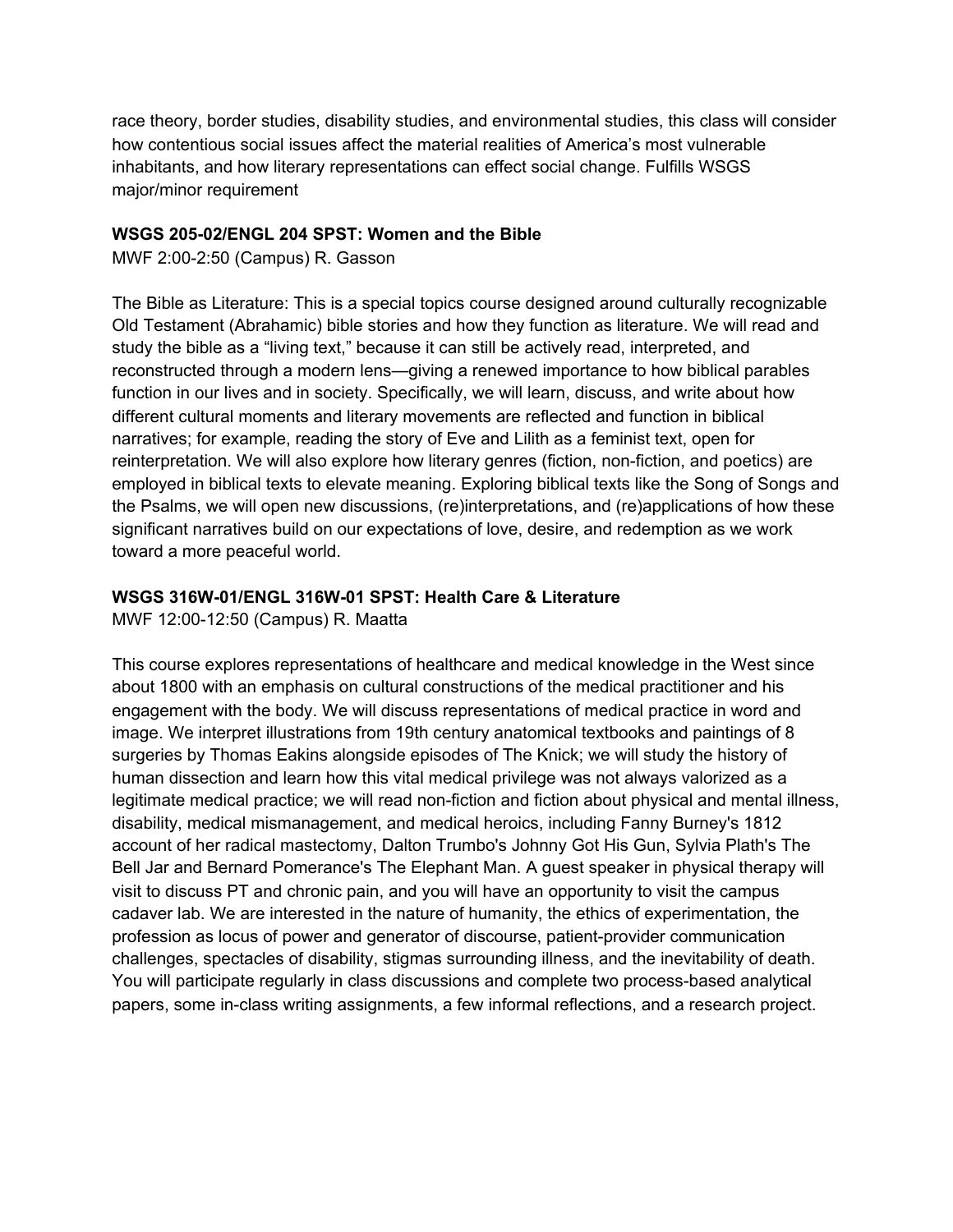#### **WSGS 351/THEO 351 Sexuality and Christian Ethics**

T/Th 12:15-1:30 (Online) E. Cochran

Sex, sexuality, and social structures (such as the family) in which sexual interchanges play a constitutive role pose moral questions that are central to human identity and that are distinct from questions raised by other human experiences. This course explores the moral questions of sexual ethics in conversation with the intellectual resources of the Christian tradition, with special attention paid to Catholic theology. One central focus of the course is the notion of natural law, a philosophical and Christian conviction that the natural world reflects divine goodness and offers norms and guidelines for shaping human behavior. Most Catholic advocates of natural law believe that teachings specific to the Christian faith and the Christian Scriptures will coincide with certain universal moral norms and commitments that extend across cultures. Some critics of Catholic natural law theory argue that this theory purports to be universal and rooted in human nature but is in fact overly shaped by the particulars of a specific religious tradition. This course explores the interworkings of religious faith and human reason in forming human beings' personal and social values, in particular those values that undergird moral norms related to sexual practices. As part of its broader consideration of natural law, this course is particularly attentive to ways in which certain conceptions and constructions of gender are at work in moral norms regarding sexual behavior. Much of Christian teaching on sex presumes a fixed understanding of "male" and "female" as static and binary categories with biological roots. This presumption is reinforced in Catholic understanding of the natural law, particularly in the idea of gender "complementarity" as developed in John Paul II and likewise at work in various moral arguments developed by mainline and evangelical Protestants in the United States. This course considers whether, as Martha Nussbaum puts it in Sex and Social Justice, moral norms associated with a biological view of two clearly differentiated genders are clearly the result of a shared human reason or the result of beliefs that are historically, culturally, and socially conditioned. This consideration will particularly emphasize the role of religious traditions in shaping these moral convictions. Questions about the relative roles of intuitive moral faculties, cultural and social influences, and religious influences in shaping gender norms prove important for critical reflection on a number of contemporary moral issues such as sexual violence and sex trafficking, the "hookup culture," pornography, and prostitution.

## **WSGS 353/PSYC 353 Psychology of Gender**

T/Th 9:25/10:40 (Campus) M. Browne

In Psychology of Gender, we elaborate critical theoretical perspectives on gender toward understanding how gendered conditions affect psychological life, forms of embodiment and sociocultural experiences. We read psychological, philosophical, and literary texts, as well as screening and interpreting film and video. OUr focus includes understanding gender in contexts of contemporary popular culture, including music, films, news reporting, television and web culture. Goals for the course include deeply engaged conversation about the rich complexities of our gendered world and increasingly nuanced development of our individual perspectives on what it means to be a gendered subjectivity.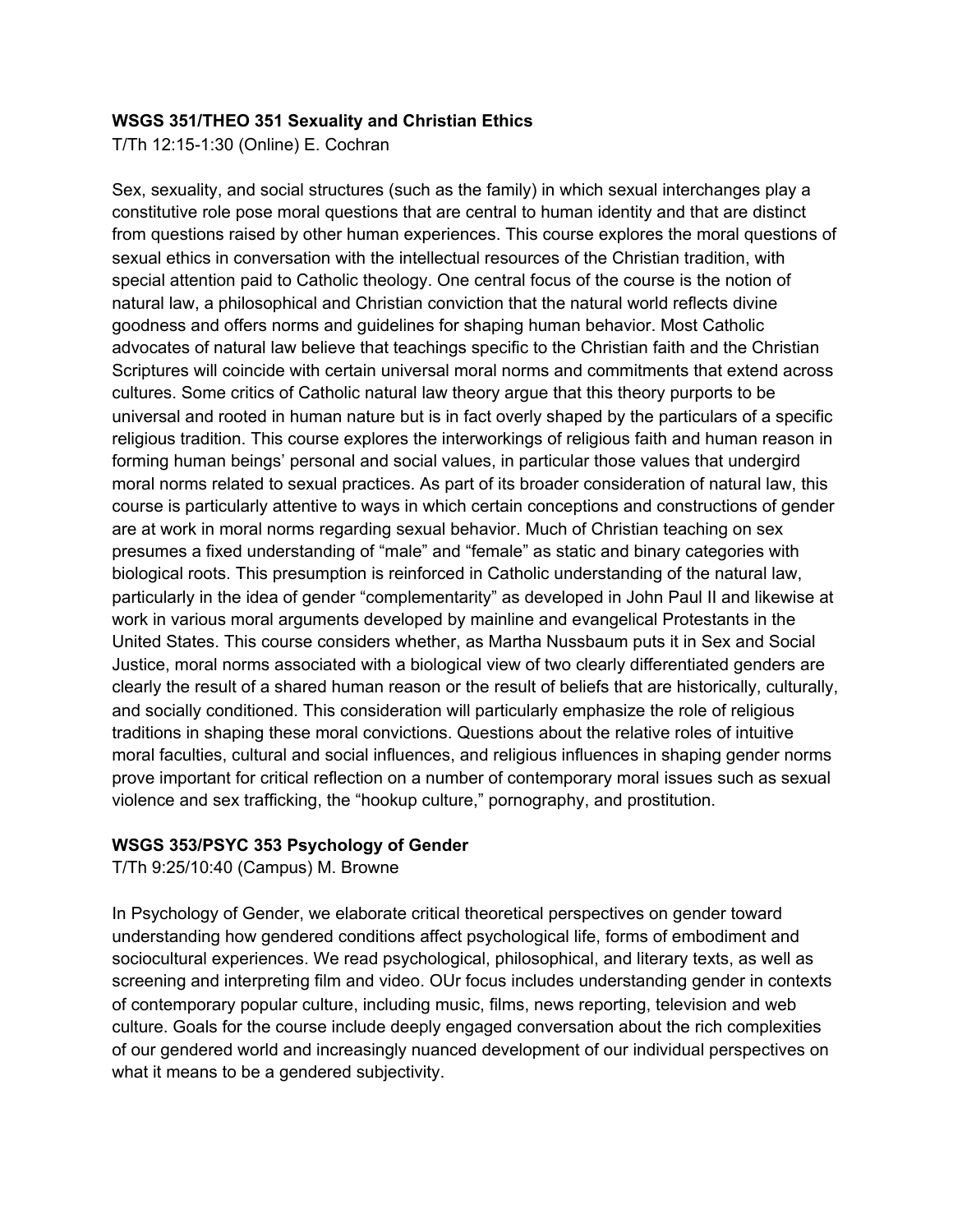## **WSGS 375/HIST 375 Women and Gender in Africa**

MWF 1:00-1:50 (Online) R. Chapdelaine

In this course we will explore scholarship on women and gender in Africa in a historical context. As a social construction, gender is negotiated and renegotiated throughout time and space. From the colonial era to today, women's experiences have not only been shaped by their environments, but they have been responsible for shaping their political, economic and social environments. Examining gendered histories is important because it explores gendered understandings of rights and responsibilities in society, as well examines how gender, including femininity and masculinity, is not static. As internal and external forces necessitate, i.e. imperialism, gender roles within families and in communities change. Themes such as power, gerontocracies, law, motherhood, manhood, feminism and others will be covered in this course.

## **WSGS 406/HIST 406/CLSX 406 Ancient and Medieval Gynecology**

T 6:00-8:40 (Online) S. Miller

This course examines the representations of female bodies, anatomies, and physiological processes in texts and material artifacts from ancient Greece, Rome, and Medieval Europe. It will focus on contextualizing ancient and medieval gynecological theory and practice within diverse—convergent, overlapping, and divisive—frameworks to unveil the beliefs, desires, and fears that centered on the various "phases" of the female body: virgin, fertile, maternal, menopausal. Primary texts will come from genres including medical handbooks, natural philosophy, ancient history, the pseudo-Gospels, and medieval mystical literature. Primary authors will include selections from the Hippocratic Corpus, Aristotle, Plato, Pliny, Galen, Soranus, Avicenna, Averroes, the Trotula texts, and Hildegard of Bingen. Material primary sources will include grave stelai, votive offerings depicting female anatomy, medical manuscript drawings, and medieval iconography of the Virgin Mary and some early-Christian martyrs. The course investigates what it meant to be a "woman" and have a "female body" within this contextual framework of cultural, familial, and religious expectations, but also how this array of evidence problematized gender and sexuality by way of gynecological theory and practice.

## **WSGS 421/MDIA 421 Sex, Myth, and the Media**

T/Th 4:30-5:45 (Campus) M. Patterson

This course will examine the role of mass media in reinforcing or challenging common cultural definitions of masculinity and femininity and power relationships between the sexes. In analyzing various mass media--including print, television, Internet publishing, electronic games, and film--we will apply gender theory and connect these artifacts to their historical moment. Students' own experiences, insights, questions, and ideas are a key part of this course. Throughout the term, we will consider not only what is in terms of gender roles, but also what might be.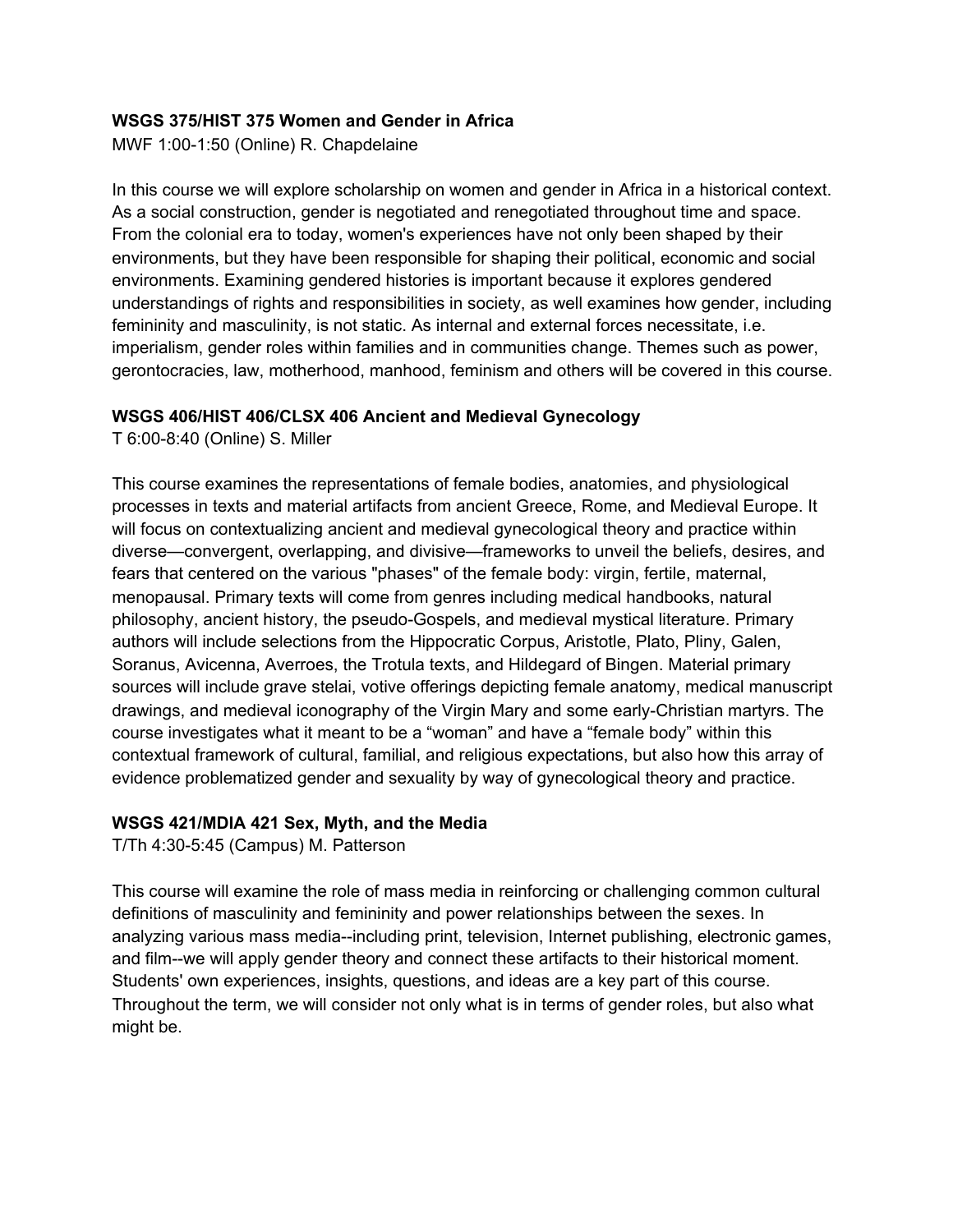## **WSGS 496/PHIL 496 Queer Theory & Transgender Studies**

T/Th 10:50-12:05 (Campus) L. Rodemeyer

Sexuality, gender, and embodiment have been understood in dramatically new ways since the mid-20th century. This course will begin with a brief overview of Foucault's and Butler's philosophies, focusing on how they present sexuality, gender, and embodiment as discursive and/or performative, and how their arguments ground subsequent positions in both queer theory and trans studies. Then we will turn to articles in queer theory and transgender studies to demonstrate how each of these movements developed, the dialogues within each area, and the discussions--and criticisms--between these two regions of study.

# **Graduate Course Descriptions**

## **WSGS 506/HIST 506/CLSX 506 Ancient and Medieval Gynecology**

T 6:00-8:40 (Online) S. Miller

This course examines the representations of female bodies, anatomies, and physiological processes in texts and material artifacts from ancient Greece, Rome, and Medieval Europe. It will focus on contextualizing ancient and medieval gynecological theory and practice within diverse—convergent, overlapping, and divisive—frameworks to unveil the beliefs, desires, and fears that centered on the various "phases" of the female body: virgin, fertile, maternal, menopausal. Primary texts will come from genres including medical handbooks, natural philosophy, ancient history, the pseudo-Gospels, and medieval mystical literature. Primary authors will include selections from the Hippocratic Corpus, Aristotle, Plato, Pliny, Galen, Soranus, Avicenna, Averroes, the Trotula texts, and Hildegard of Bingen. Material primary sources will include grave stelai, votive offerings depicting female anatomy, medical manuscript drawings, and medieval iconography of the Virgin Mary and some early-Christian martyrs. The course investigates what it meant to be a "woman" and have a "female body" within this contextual framework of cultural, familial, and religious expectations, but also how this array of evidence problematized gender and sexuality by way of gynecological theory and practice.

## **WSGS 521/MDIA 521 Sex, Myth, and the Media**

T/Th 4:30-5:45 (Campus)

M. Patterson This course will examine the role of mass media in reinforcing or challenging common cultural definitions of masculinity and femininity and power relationships between the sexes. In analyzing various mass media--including print, television, Internet publishing, electronic games, and film--we will apply gender theory and connect these artifacts to their historical moment. Students' own experiences, insights, questions, and ideas are a key part of this course. Throughout the term, we will consider not only what is in terms of gender roles, but also what might be.

## **WSGS 568-61/ENGL 558 SPTP: Modernism and Feminist the Context**

M 6:00-8:40 (Campus) L. Kinnahan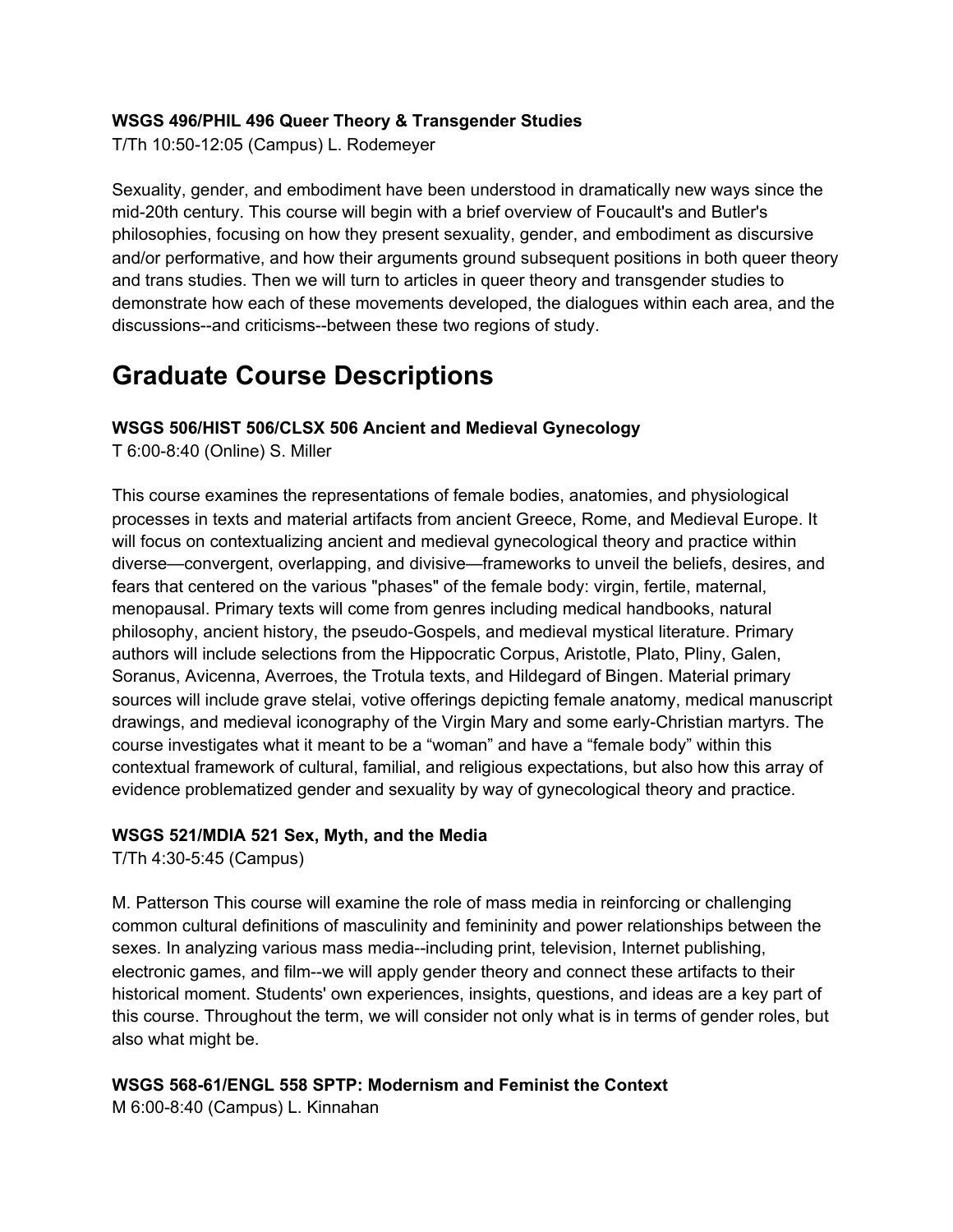In both Britain and America, the early decades of the twentieth century were marked by a vigorous and often radical movement to advance women's equality in political rights, educational opportunities, labor practices, sexual expression, and medical/reproductive choice and treatment, along with concurrent movements sexology, eugenics, and even occultism. Gaining a degree of economic and social independence in the late nineteenth century, the "New Woman" was a matter of public attention and debate at the turn of the century, transfiguring into the image of the "feministe" by 1910. How did First Wave Feminism both shape and draw upon ideas of the "modern" that involved writers and artists of the period? How does the literature register the challenges to gender structures wrought by this multifaceted and often conflicted movement, and how might these very challenges be said to contribute to the experiments in form and subject matter characterizing Anglo-American "modernisms"? Addressing these questions, we will look at works of fiction, poetry, and nonfiction prose written by American and British writers during the years of 1900-1945 (tentatively including May Sinclair, Gertrude Stein, Sylvia Townsend Warner, Nella Larsen, Mina Loy, Lola Ridge, Charlotte Perkins Gilman, Marianne Moore, Virginia Woolf, Georgia Douglas Johnson) . We will also explore little magazines of the Modernist era, such as The Freewoman & The New Freewoman, The Woman Rebel, The Egoist, Others, The New Age, Poetry Review, Poetry, The Little Review, Clarion, and The Masses as sites for intersections of feminist and modernist thought, debate, and activity.

## **WSGS 568-62/ENGL 569-61 Spectacle in Theater and Novel**

W 6:00-8:40 (Campus) L. Engel

This course will trace the dynamic relationship between the theater and the novel from late eighteenth-century masquerade and gothic drama to Victorian sensation fiction and its melodramatic stage adaptations, to the subversive invocation of the new woman in turn of the century novels and plays. Focusing primarily on lesser-known works, we will pay particular attention to the complexities of female characters in these texts alongside theatrical history of actresses, celebrity, and material culture. We will think about how the dynamics of spectacle and sensation worked to construct ideas about gender, sexuality, class, race, and embodiment across genres and materials. Primary texts may include: Hannah Cowley's The Belle Stratagem, Jane Austen's Lady Susan, Matthew Lewis's The Castle Spectre, Mary Wollstonecraft's Maria: Or the Wrongs of Women, Mary Elizabeth Braddon's Lady Audley's Secret, Ellen Wood's East Lynne, Ouida's Moths, George Bernard Shaw's Mrs. Warren's Profession. We will read selections from leading theorists of the theater and the novel during this period including: Emily Allen, Matthew Buckley, Sharon Marcus, Joseph Roach, Nancy Armstrong, Gail Marshall, Joseph Litvak, Tracy Davis, Nina Auerbach, and Martin Meisel.

## **WSGS 640/PHIL 640 Queer Theory & Transgender Studies**

T/Th 10:50-12:05 (Campus) L. Rodemeyer

Sexuality, gender, and embodiment have been understood in dramatically new ways since the mid-20th century. This course will begin with a brief overview of Foucault's and Butler's